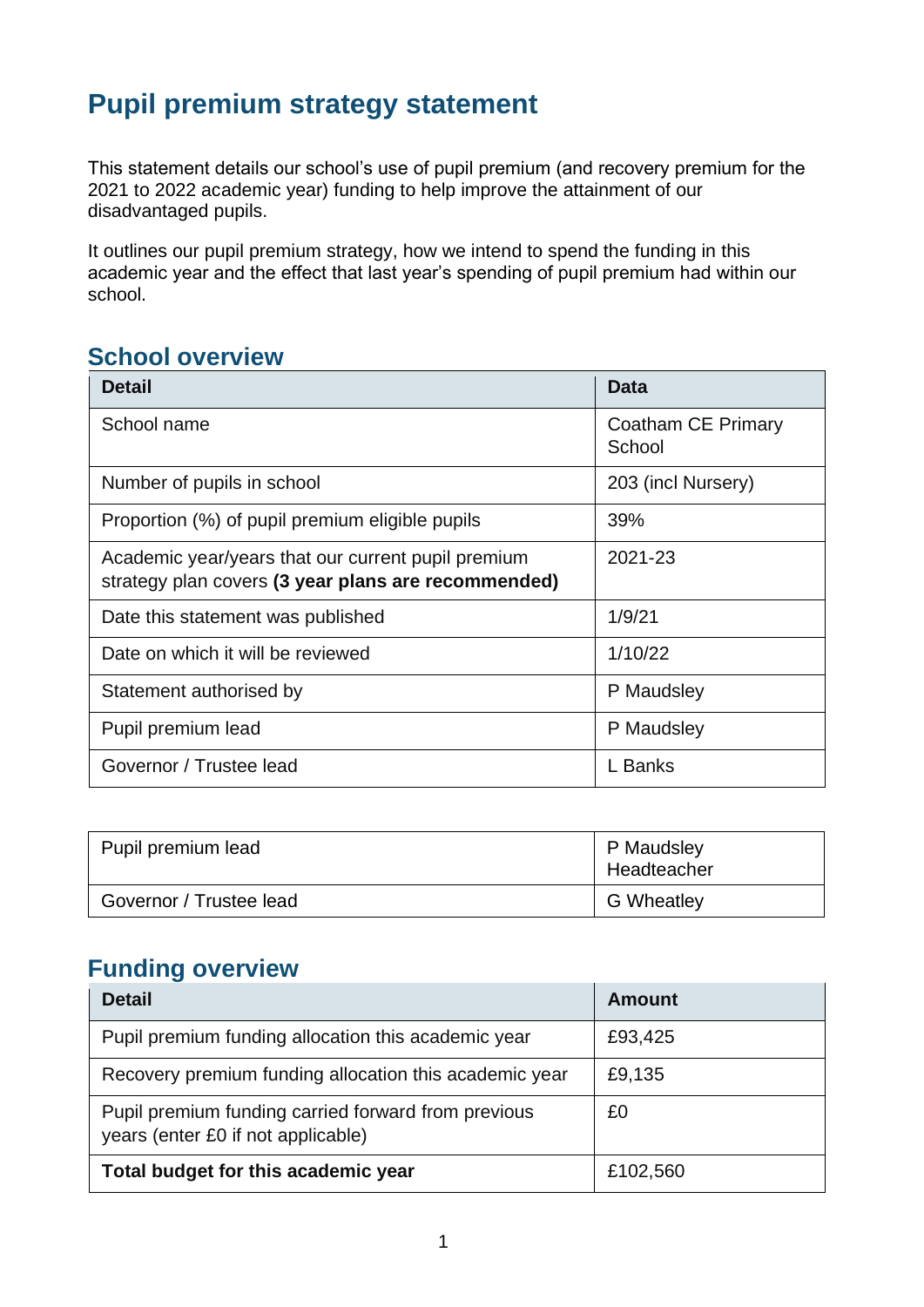# **Part A: Pupil premium strategy plan**

# **Statement of intent**

- *What are the key principles of your strategy plan?*
- That all children in receipt of Pupil Premium will have their lives enriched through a full programme of experiences and event and will meet their academic potential through the use of small group and 1:1 teaching
- *What are your ultimate objectives for your disadvantaged pupils?*
- All disadvantaged children continue to make better than expected progress
- All disadvantaged children have access to the wider opportunities which the community had to offer and build their cultural capital
- *How does your current pupil premium strategy plan work towards achieving those objectives?*

Our plan follows the model of previous years in targeting our Pupil Premium children through; small group work, split class model, after-school 1:1 work, enrichment and experience activities*.* Based on internal evidence gathering over the last 5 years, and based on EEF research, these models have been the most effective in delivering enhanced outcomes for our PP children.

# **Challenges**

This details the key challenges to achievement that we have identified among our disadvantaged pupils.

| Challenge<br>number | <b>Detail of challenge</b>                                                                                                                                   |
|---------------------|--------------------------------------------------------------------------------------------------------------------------------------------------------------|
|                     | A large number of PP children are working within their Year Group Curriculum<br>but not at an age expected level in Reading, Writing, Maths (post-Lockdowns) |
|                     | A large number of our Pupil Premium children enter EYFS with vocabulary,<br>phonics, and literacy understanding below that expected of their age             |
|                     | Our Pupil Premium children have reduced access to experiences and activities<br>which impacts upon their cultural development                                |
|                     | A proportion of our Pupil Premium children have lower self-esteem and self-<br>belief in their abilities (increased post-Lockdowns)                          |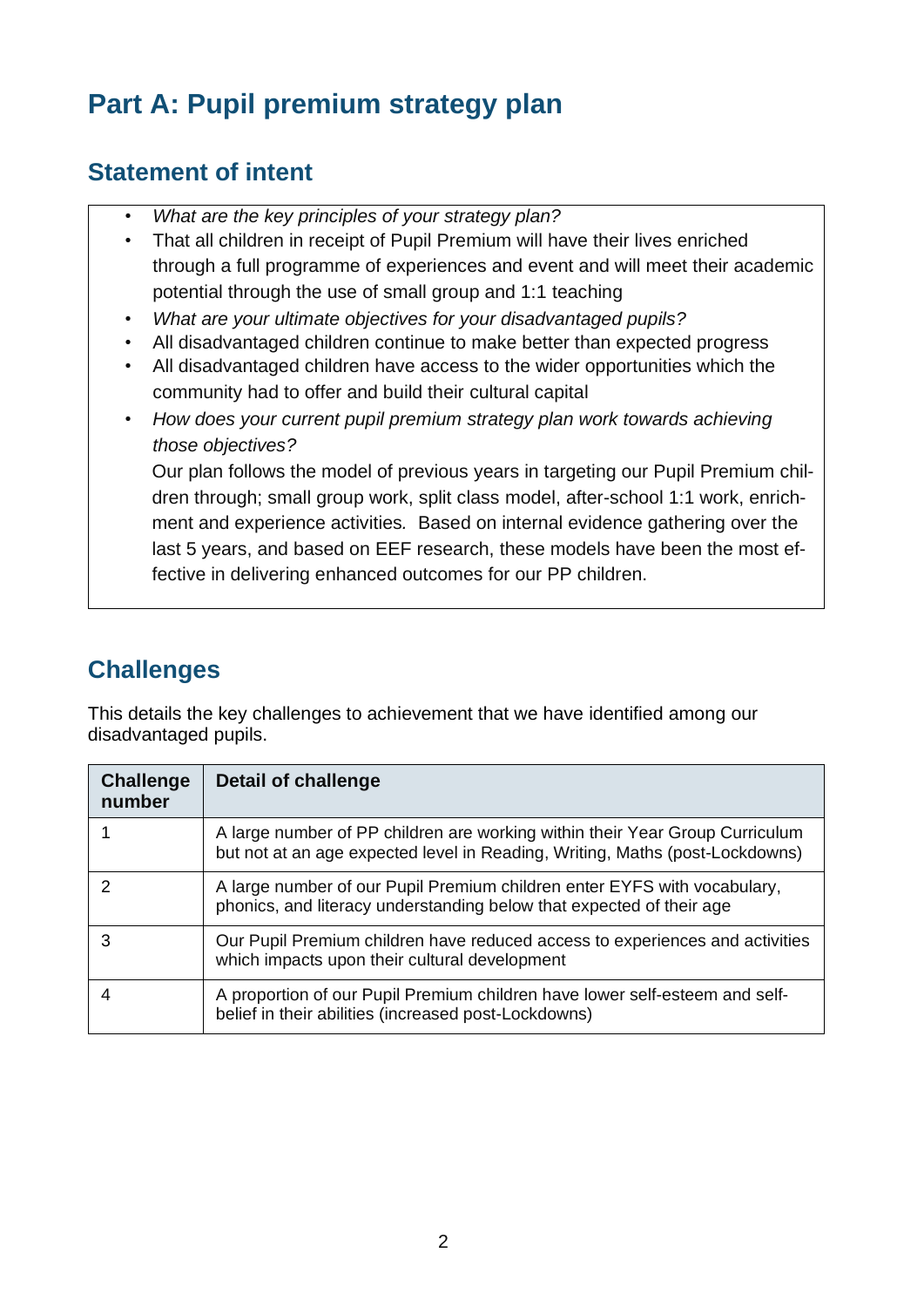# **Intended outcomes**

This explains the outcomes we are aiming for **by the end of our current strategy plan**, and how we will measure whether they have been achieved.

| Intended outcome                                                                                                                                                                                   | <b>Success criteria</b>                                                                                                                                           |
|----------------------------------------------------------------------------------------------------------------------------------------------------------------------------------------------------|-------------------------------------------------------------------------------------------------------------------------------------------------------------------|
| The vast majority of KS1 and 2 PP children<br>will meet their predicted end of year<br>outcomes for progress and attainment<br>(accelerated progress)                                              | 95% of PP children in each class will meet<br>predicted end of year outcome at end of<br>Summer 2                                                                 |
| The vast majority of EYFS PP children<br>identified with Speech and Language issues<br>will meet all of their Speech and Language<br>Targets and will meet their predicted end of<br>year outcomes | 100% children meet desired outcomes form<br><b>SALT School-based sessions</b><br>95% of PP children will meet predicted end<br>of year outcome at end of Summer 2 |
| All PP Children will access the additional<br>enrichment opportunities provided and will be<br>able to apply learning in class and in<br>opportunities around school.                              | Children will demonstrate application of<br>learning and experiences in all relevant<br>subject areas (Subject Leader monitoring)                                 |

# **Activity in this academic year**

This details how we intend to spend our pupil premium (and recovery premium funding) **this academic year** to address the challenges listed above.

#### **Teaching (for example, CPD, recruitment and retention)**

| <b>Activity</b>                                         | <b>Evidence that supports this</b><br>approach                                                                                                                                                                                                                                          | <b>Challenge</b><br>number(s)<br>addressed |
|---------------------------------------------------------|-----------------------------------------------------------------------------------------------------------------------------------------------------------------------------------------------------------------------------------------------------------------------------------------|--------------------------------------------|
| <b>Staff Training: Impacts</b><br>of Trauma (part cost) | A key element of many of our PP<br>children's lives is experiences of early<br>and later-trauma and trauma-induced<br>emotions. Aspire Foundation research<br>demonstrates that understanding and<br>working to the needs of these children is<br>paramount in enabling them to succeed | 4                                          |
| <b>Staff Training: Phonics</b><br>(part cost)           | The majority of our PP children enter<br>school with reduced letter and phonic<br>knowledge and a large proportion enter                                                                                                                                                                | 1,2                                        |

Budgeted cost: £2000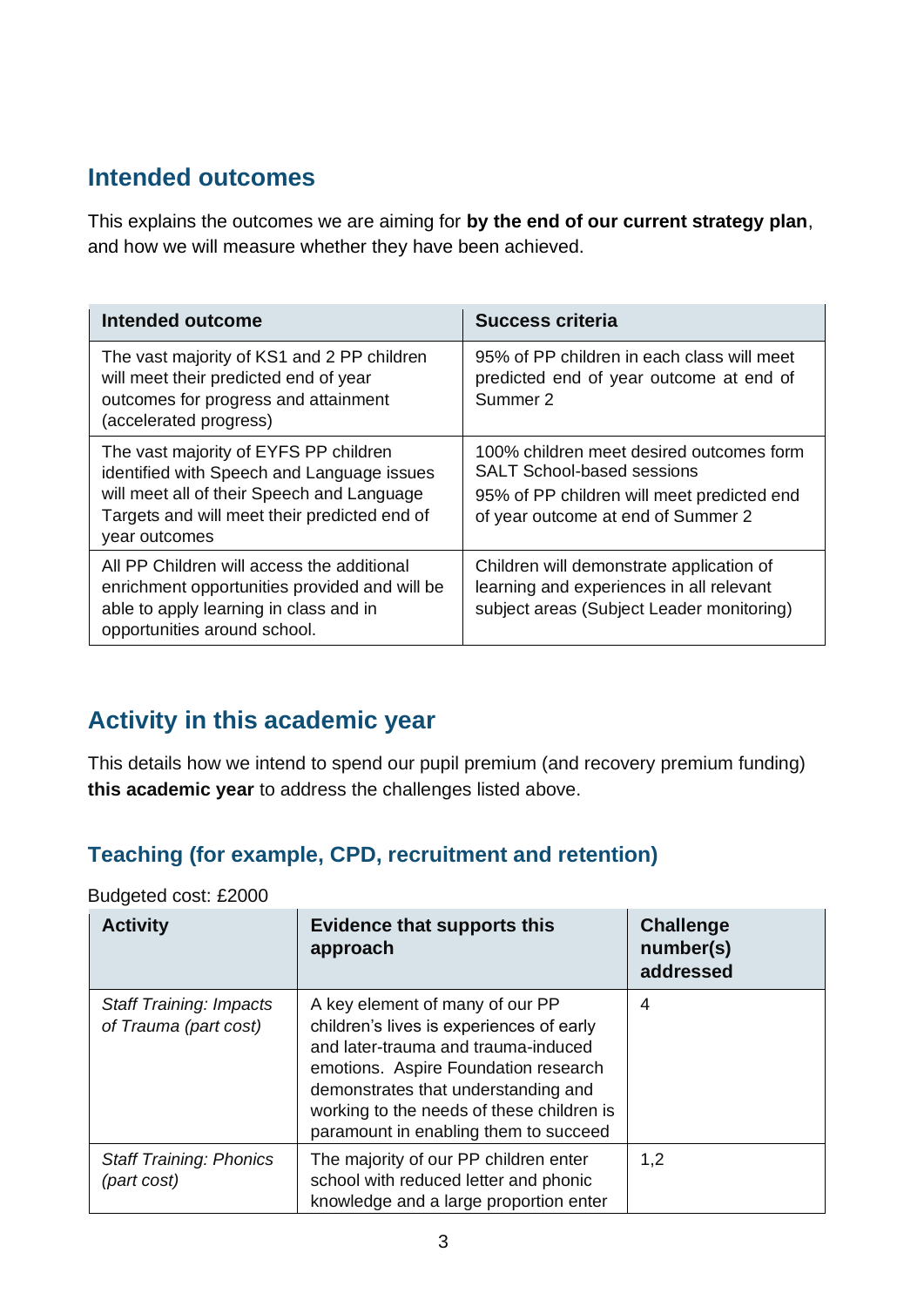| with Speech and Language involvement.<br>Local Speech and Language |  |
|--------------------------------------------------------------------|--|
|                                                                    |  |

# **Targeted academic support (for example, tutoring, one-to-one support structured interventions)**

#### Budgeted cost: £92,560

| <b>Activity</b>                                                                                                                                               | <b>Evidence that supports this</b><br>approach                                                                                                                                                                                                                                                                                                      | <b>Challenge</b><br>number(s)<br>addressed |
|---------------------------------------------------------------------------------------------------------------------------------------------------------------|-----------------------------------------------------------------------------------------------------------------------------------------------------------------------------------------------------------------------------------------------------------------------------------------------------------------------------------------------------|--------------------------------------------|
| 0.5 Teacher: to deliver<br>small group and inclass<br>support to targeted<br>individuals in classes                                                           | Small group teaching targeted at specific<br>needs and knowledge gaps is an<br>effective method in supporting low<br>attaining pupils, and in supporting the<br>development of higher-attaining pupils<br>(EEF)                                                                                                                                     | 1,2                                        |
| X1 1.0 Teaching<br>Assistant: : to deliver<br>small group and inclass<br>support to targeted<br>individuals in classes                                        | Small group support targeted at specific<br>needs and knowledge gaps is an<br>effective method in supporting low<br>attaining pupils, and in supporting the<br>development of higher-attaining pupils<br>(EEF)                                                                                                                                      | 1,2                                        |
| X10.8 Teaching<br>Assistant: : to deliver<br>small group and inclass<br>support to targeted<br>individuals in classes                                         | Small group support targeted at specific<br>needs and knowledge gaps is an<br>effective method in supporting low<br>attaining pupils, and in supporting the<br>development of higher-attaining pupils<br>(EEF)                                                                                                                                      | 1,2                                        |
| Additional after-school<br>hours for 1:1 and small<br>group catch-up and<br>preteach activities<br>focussed on individual<br>plans delivered by class<br>team | Small group teaching targeted at specific<br>needs and knowledge gaps is an<br>effective method in supporting low<br>attaining pupils, and in supporting the<br>development of higher-attaining pupils<br>(EEF) Pre-teach models are effective<br>for lower attainers and for children with<br>social communication difficulties (GL<br>Assessment) | 1,2,                                       |
| ELSA Provision (0.4 x1<br>HLTA); targeting<br>identified individuals and<br>groups with                                                                       | There is extensive evidence associating<br>childhood social and emotional skills<br>with improved outcomes at school and<br>in later life (Middlesbrough EP Service,<br>EEF)                                                                                                                                                                        | 4                                          |
| <b>School Counselling</b><br>Service                                                                                                                          | There is extensive evidence associating<br>childhood social and emotional skills<br>with improved outcomes at school and<br>in later life (Middlesbrough EP Service,<br>EEF)                                                                                                                                                                        | 4                                          |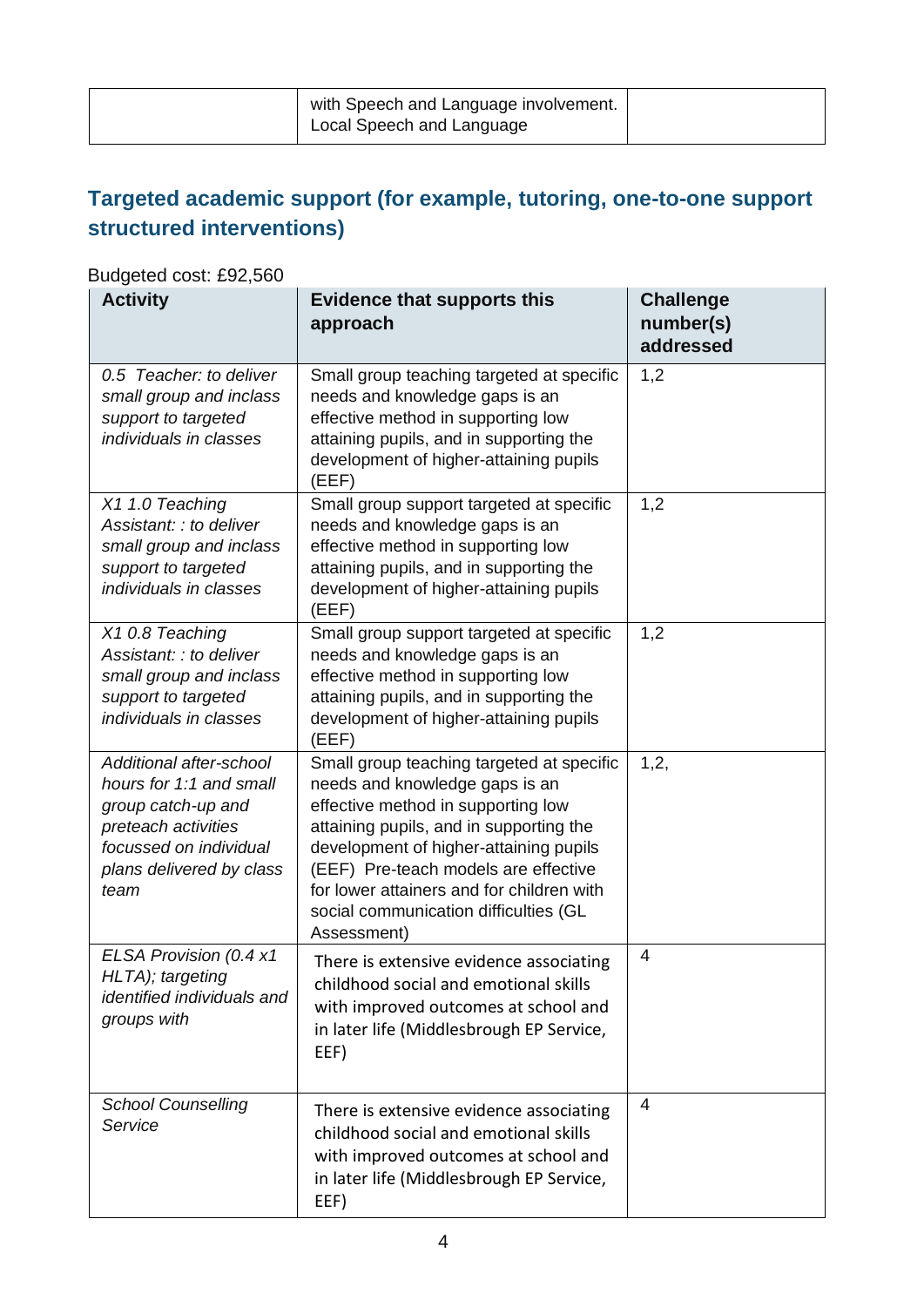# **Wider strategies (for example, related to attendance, behaviour, wellbeing)**

#### Budgeted cost: £8000

| <b>Activity</b>                                                   | <b>Evidence that supports this</b><br>approach                                                                                                                                                                                                     | <b>Challenge</b><br>number(s)<br>addressed |
|-------------------------------------------------------------------|----------------------------------------------------------------------------------------------------------------------------------------------------------------------------------------------------------------------------------------------------|--------------------------------------------|
| Part cost of visit/visitors<br>experiences for PP<br>children met | There is extensive evidence associating<br>childhood social and emotional skills<br>developed through real-life experience<br>and the development of cultural capital<br>with improved outcomes at school and<br>in later life (Scoffham, Catling) | 3                                          |
|                                                                   |                                                                                                                                                                                                                                                    |                                            |

### **Total budgeted cost: £102,560**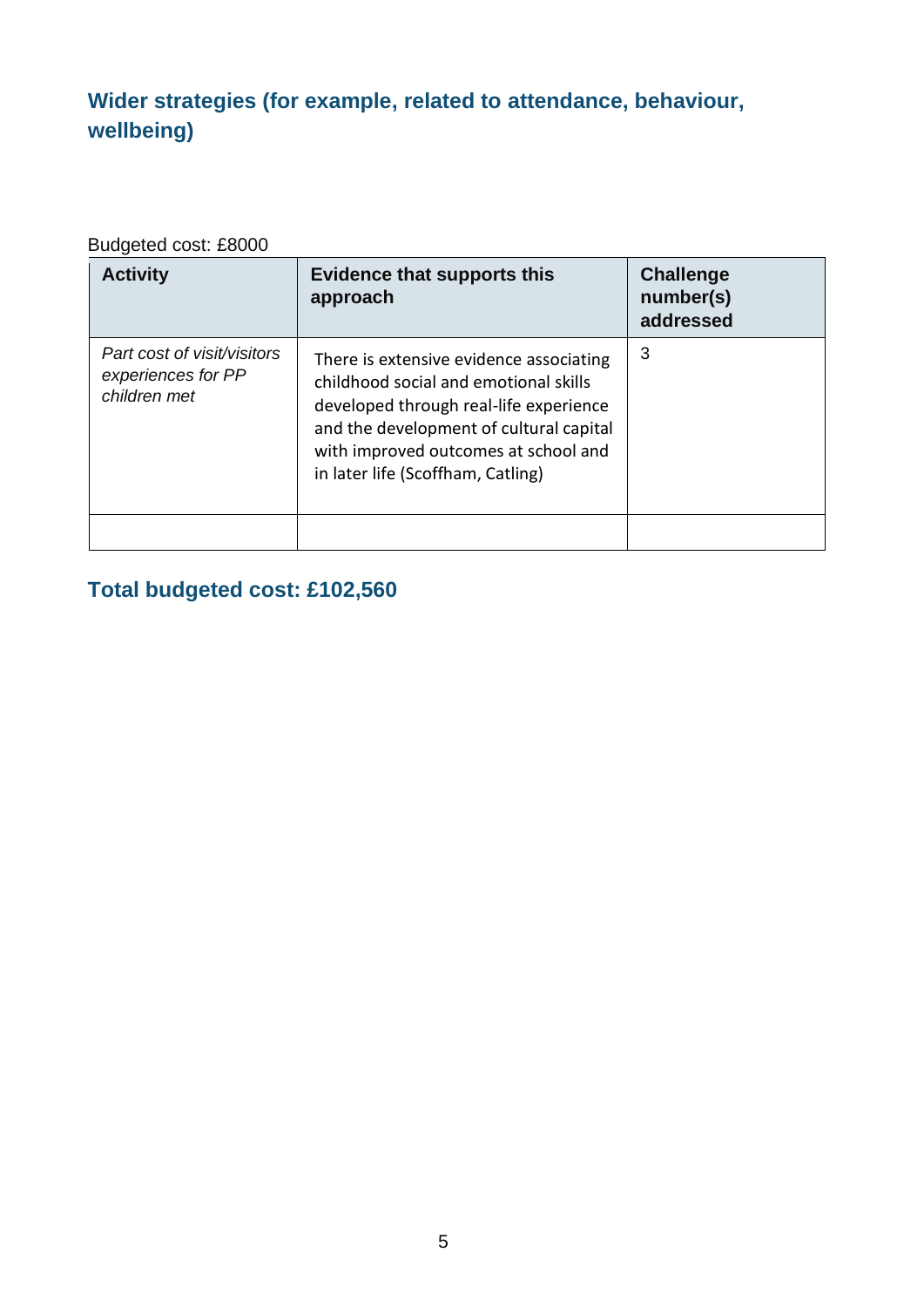# **Part B: Review of outcomes in the previous academic year**

## **Pupil premium strategy outcomes**

This details the impact that our pupil premium activity had on pupils in the 2020 to 2021 academic year.

In Reading, Writing and Mathematics 50% (1 out of 2 children) of Pupil Premium children were working at age expected in our Y2 SAT results and 80% in our Y6 SAT results. 83% of Pupil Premium children passed the Y1 phonics screening check. 60% of Pupil Premium achieved a Good Level of Development (2) at the end of Reception, although all children made expected or better than expected progress from their starting points on entry to Nursery. Progress scores for Pupil Premium children: awaiting from data from MAT data provider (10/9/21)

75% of Pupil Premium children involved in the Year group class split (Autumn Term) made expected or better progress in Reading, Writing, and Maths over the year, and the majority were working at age expected levels in Reading, Writing, and Maths at the end of the academic year.

Similarly, the large majority of pupils across all year groups targeted for 1:1 and small group support by our additional teaching staff, and those who attended after school interventions, showed accelerated academic progress over the year. Unfortunately, due to Covid restrictions we were unable to run our "Homework" Club which specifically targets Pupil Premium children; however these children received additionally targeted online interventions in Lockdown/Remote Learning periods and within school

All EYFS Pupil Premium children who were targeted for additional Speech and Language provision, in liaison with our Speech and Language Therapists, made very good progress in their focussed speech programmes and made good progress overall; this is again reflected in the Y1 Phonics Test outcomes.

Teachers reported that all of these children to be more confident in the classroom and that their concentration and work rate improved.

Funding for staff training through Pupil premium has focussed on Trauma and selfesteem approaches which are applicable and effective for all of our Pupil Premium children; these are used in class and small-group contexts, and children demonstrate these techniques independently in class and on the playground; this training has had an impact, demonstrated anecdotally upon the well-being and learning behaviours of the children.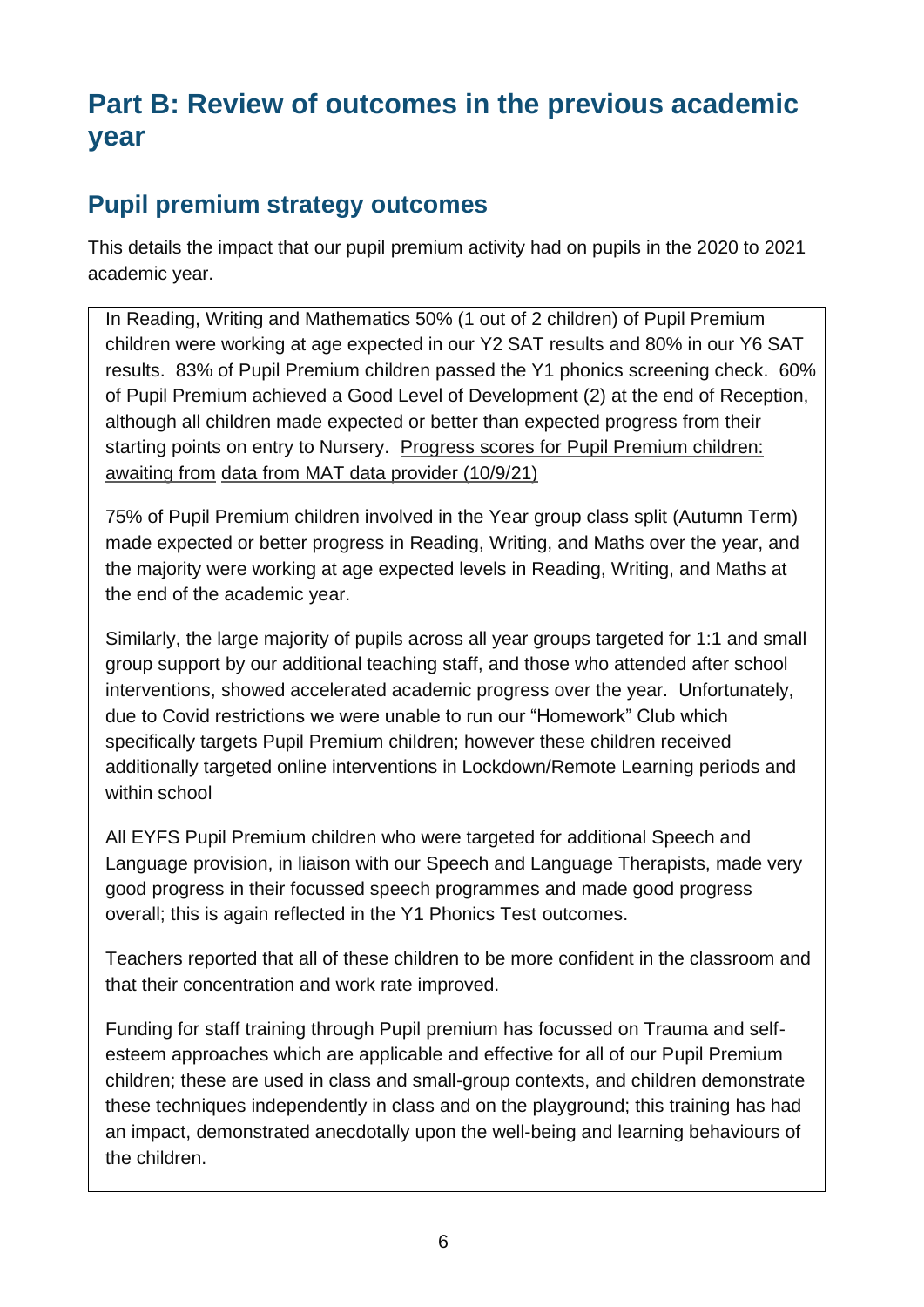Work is always ongoing with these pupils and the impact of these additional measures will be assessed and developed as appropriate in the year 2021-22, particularly with reference to support for Pupil premium children across school, with the use of our HLTA who targets groups and individuals in different classes on a half-termly basis, based upon need.

## **Externally provided programmes**

| Programme   | <b>Provider</b> |
|-------------|-----------------|
| <b>NONE</b> |                 |
|             |                 |

# **Service pupil premium funding (optional)**

*For schools that receive this funding, you may wish to provide the following information:* 

| <b>Measure</b>                                                                    | <b>Details</b>                                                                            |
|-----------------------------------------------------------------------------------|-------------------------------------------------------------------------------------------|
| How did you spend your service pupil<br>premium allocation last academic year?    | Additional 1:1 focus and small group<br>teaching and learning                             |
| What was the impact of that spending on<br>service pupil premium eligible pupils? | 100% children met all end of Year<br>predictions, working at or above age<br>expectations |